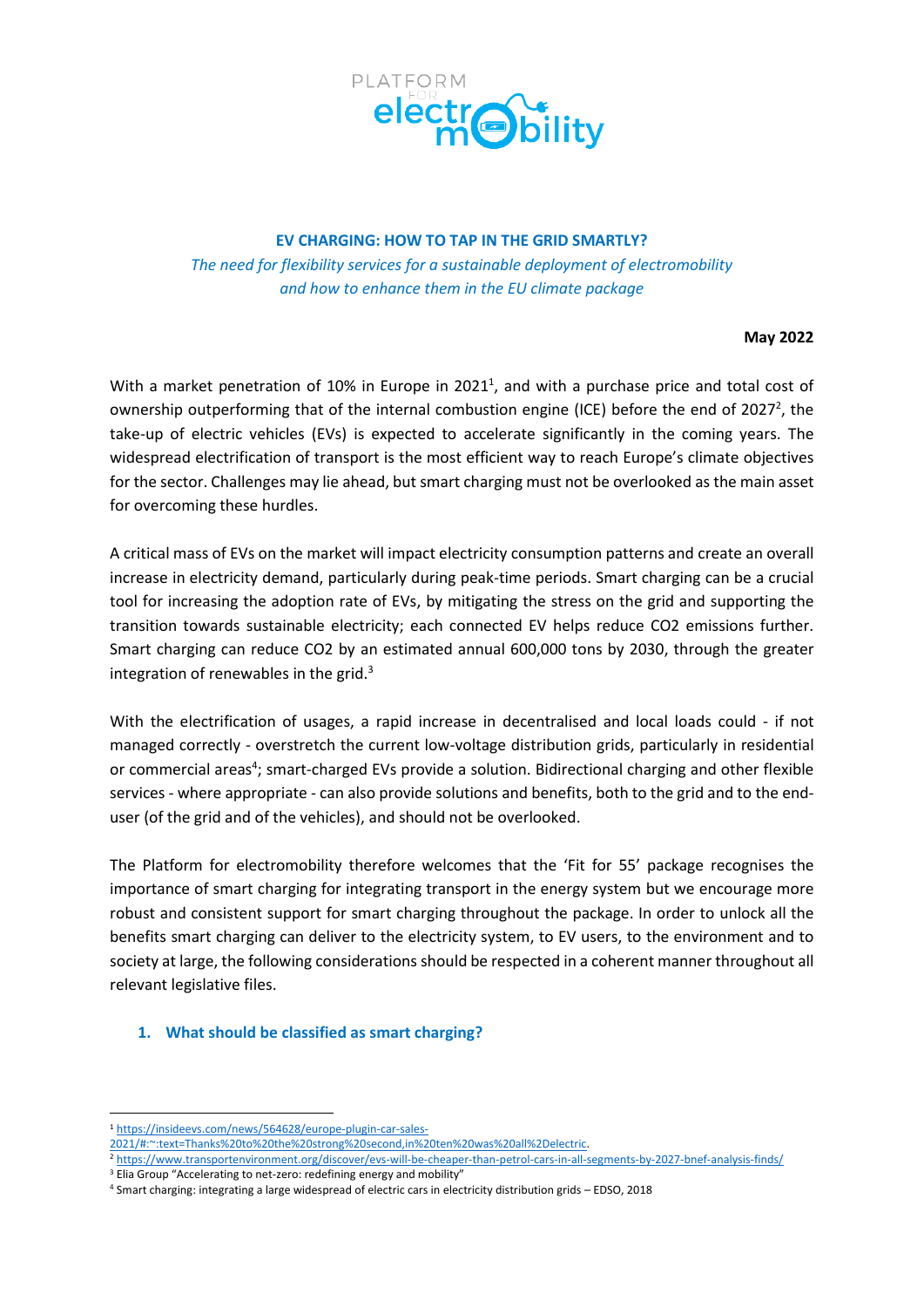Definitions of smart charging differ between legislations. Indeed, different levels of 'smartness' are possible, depending on the business solution deployed and the level of involvement of the consumers. The Platform for electromobility believes that charging installation should be considered smart if:

- a. it provides real-time adjustment
- b. it adjusts charging in response to external signals
- c. the adjustments give additional clear benefits to the EV driving consumers, providing flexibility to the grid.

Bidirectional charging comes to complement smart charging services. While unidirectional charging enables adjustment to the charging process depending on external signals, bidirectional charging – also known as V2X ('vehicle-to-everything') goes a step further. It allows the vehicle to exchange energy with the connected asset (grid, home, building) in both directions, as well as charging or discharging for as long as it is plugged in. This means that the vehicle can offer services for a longer timeframe, as unidirectional charging stops once the battery is full.

# **2. What are the benefits of smart and bidirectional charging?**

Flexibility services are a vital enabler for grid management in the energy system of a carbon neutral Europe, and smart charging can play a crucial role in delivering this flexibility. New and refurbished charging installations (public and private) should therefore be smart. <sup>5</sup> The timeframe for a potential eventual retrofit of existing stations should be defined through a comprehensive impact assessment, coordinated with the stakeholders of all affected sectors and Member States. Such an impact assessment will allow a comprehensive overview of the requirements for retrofitting, and will therefore optimise both the cost and the deployment of smart charging points.

- a. Smart charging will have a key role for the user in:
	- Empowering consumers in the energy transition, by transforming electric vehicles into an energy asset.
	- Taking full advantage of low electricity prices in the system for consumers and reduce the consumer's bill of electricity (savings are estimated between  $\epsilon$ 60 and  $\epsilon$ 170 per year<sup>6</sup>).
	- In the heavy-duty vehicle (HDV) segment such as e-buses, smart charger capability offers the possibility to optimise the charging process according to the e-bus's schedule, managing the allocation of the available power at charging depots (e.g. identifying and setting different priorities and criteria for charging the vehicle based, for example, on the order of arrival, departure-time priority, etc.).
- b. Smart charging will have a key role for the grid in:
	- Increasing system efficiency, by integrating the road transport sector into the energy system. This will optimise the use of the electricity grid and reduce the investments required in the

<sup>5</sup> Exceptions such as underground parking lot, where Wi-Fi to is impossible may exist or through location management system.

<sup>6</sup> <https://www.concerte.fr/system/files/concertation/Electromobilite%CC%81%20-%20Synth%C3%A8se%20vFinale.pdf>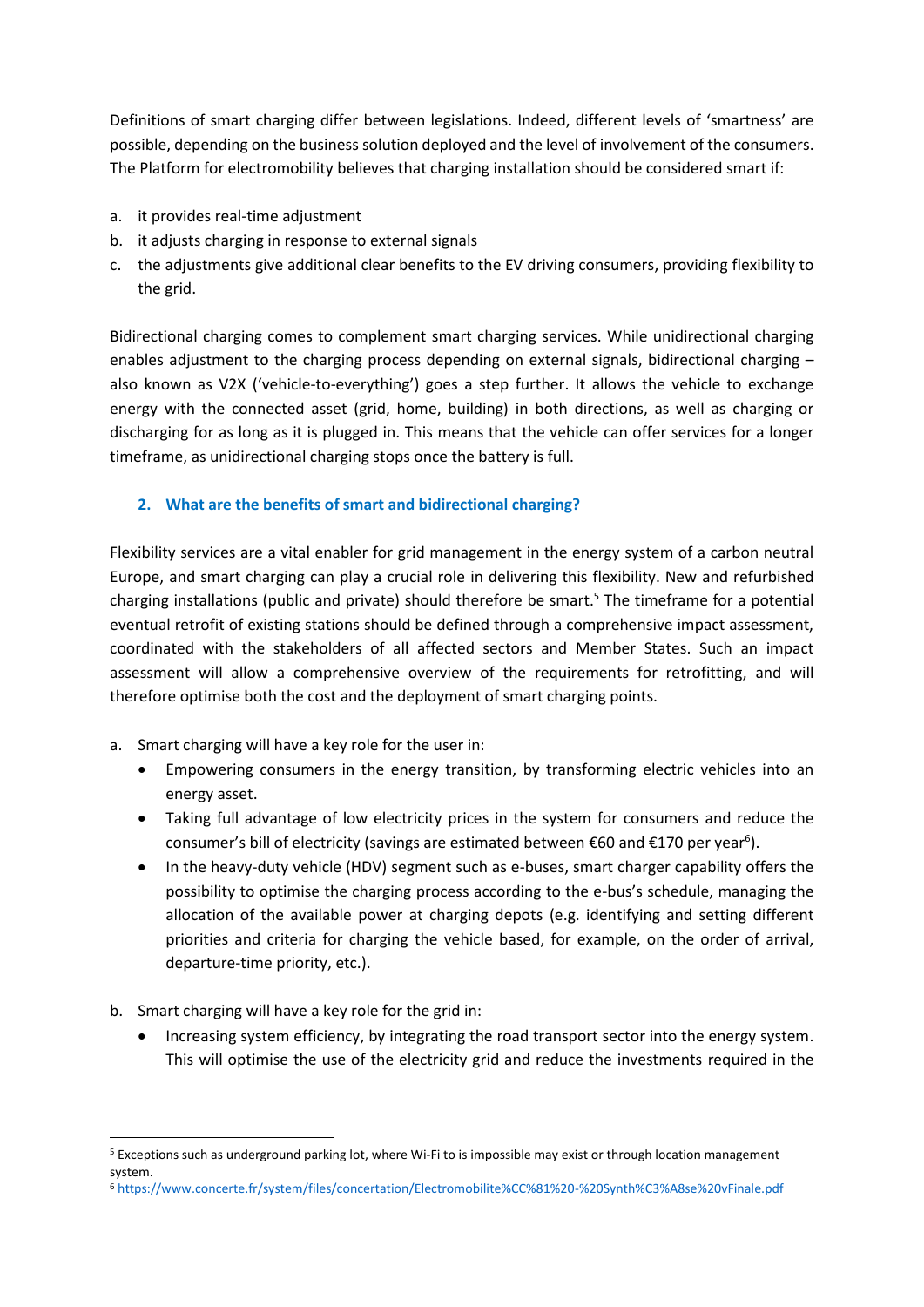power grid (which could reach €375-€425 billion by 2030<sup>7</sup>) compared to those of unmanaged charging.

- Avoiding grid congestion, by lowering the load pressure and consequently enabling the more efficient integration of EVs into the power system.
- Taking full advantage of the availability of renewable electricity, therefore increasing the penetration of variable renewable energy within our energy system.
- c. Bidirectional charging could also have a key role for the user in:
	- Empowering the consumer in the energy transition to an even greater extent, by transforming the electric vehicle into a 'battery on wheels'.
	- Taking full advantage, and in particular Vehicle-to-Home (V2H), of self-consumption while mitigating their exposure to high prices for customer exposed to dynamic tariffs.
	- Selling back electricity to the grid to bring further significant financial benefits for the consumer.
	- Generating further revenue streams for public transport operators and/or fleet managers, in particular in the case of depot charging, allowing reductions to the total cost of ownership and thus offsetting the cost of charging infrastructure while generating additional revenues.<sup>8</sup>

In addition, other technological innovations capable of bringing flexibility to the system in the future – as well as a proper determination of the correct balance between charging modes using a case-based approach - should not be ignored but rather be carefully considered.

# **3. How to make smart charging work?**

An enabling policy framework is needed to unlock these benefits and deliver them to both the electricity system and to society at large. The legal framework should be consumer-focused, coherent, future-oriented, and should allow appropriate reactivity, coordination and data sharing:

- a. **Consumer focused:** Any legal framework should create provisions that ensure that those EV drivers who provide flexibility by adopting smart charging solutions receive net positive effect for so doing. Consumer adoption is key to a successful implementation of smart charging technologies, and therefore should be made the central stakeholder.
- b. **Consistent**: Any definition and provisions set out in the AFIR, the REDIII and in the revision of the EPBD, should be both mutually consistent and consistent with energy directives in general, in line with the definition of storage. In particular, it will be essential to maintain consistency between the different definitions for smart and bidirectional charging. Furthermore, it will be vital that regulations consistently pursue a level playing field for smart charging and other technologies that provide flexibility to the grid. Consistency between legal definitions should also be ensured by avoiding overlap with the definition of 'digitally connected stations'. To run the smart charging

<sup>7</sup> "Connecting the dots: Distribution grid investment to power the energy transition", Monitor Deloitte, E.DSO & Eurelectric, January 2021

<sup>8</sup> Currently, and assuming that the availability band made available by the e-buses in depot is 50 KW, it is expected that "Bus 2 Grid" will reduce the costs of the infrastructure to zero and generate additional annual revenues of €1000 per bus. Enel Foundation 2021 "Scenari E Prospettive Dell'elettrificazione Del Trasporto Pubblico Su Strada".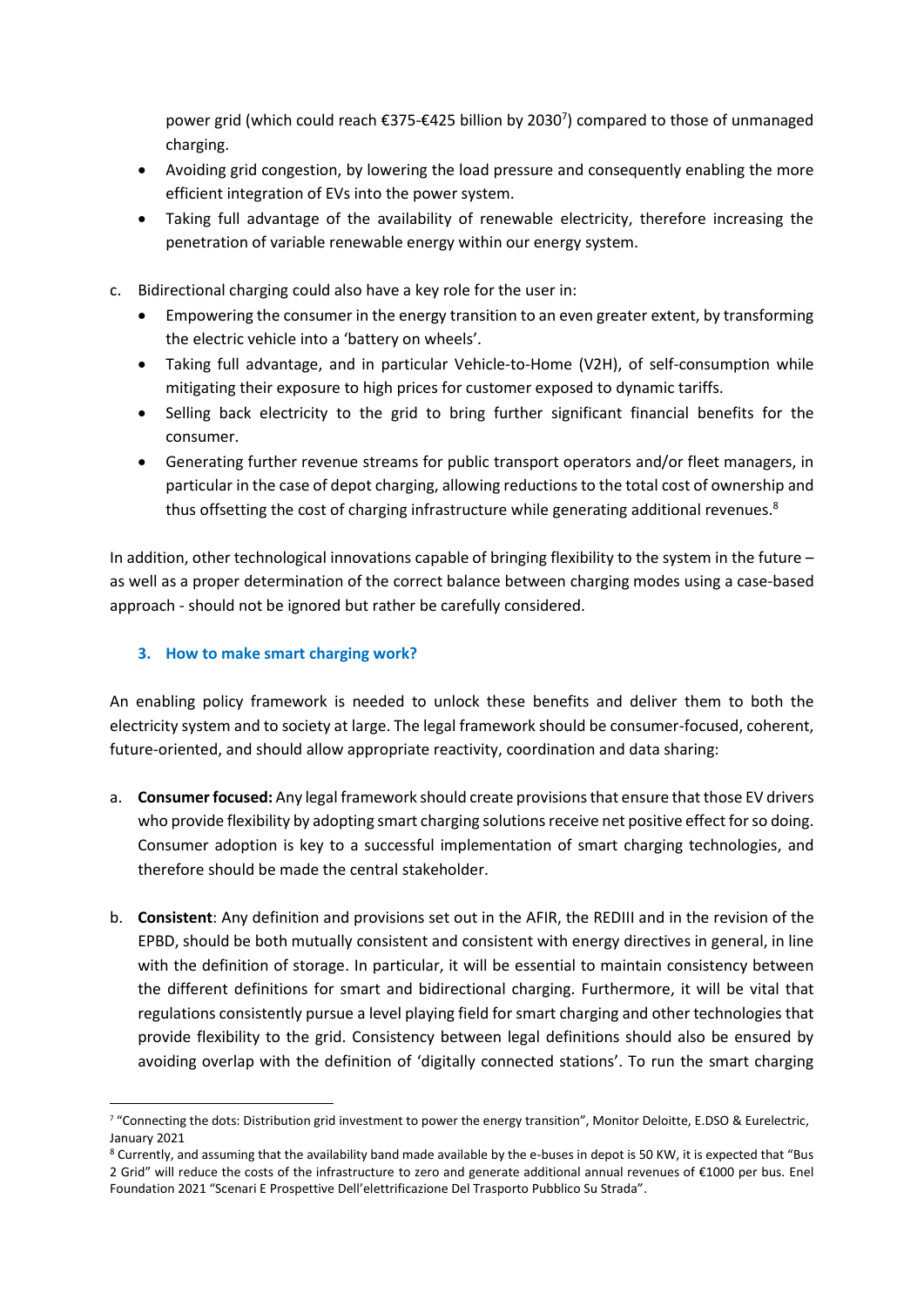system in a coherent way, regulatory framework must also support the different actors of the ecosystem to cooperate together, including OEMs, to optimize the benefits while ensuring that batteries are preserved.

- c. **Future-oriented**: A legal definition of smart charging should be sufficiently broad, and mention benefits without mentioning technicalities, so as to include future technologies.
- d. **Reactivity:** Smart charging should allow adjustments that are rapid enough to deal with grid disturbances and emergencies.
- e. **Data**: To ensure this necessary level of reactivity, smart charging requires access to information from the battery management system. On the basis of a contractual agreement, relevant and necessary data should be made available to vehicle owners and users, as well asthird parties acting on their behalf.
- f. **Cooperation**: Smart charging needs the different actors of the eco-system to work together, including OEMs, to optimize the benefits while ensuring that batteries are preserved.

## **4. What are the barriers to deployment of smart and bidirectional charging**

The fast deployment of smart charging in private and publicly accessible stations does not come without challenges. Regulatory barriers currently exist; in order for there to be a real push on these technologies. The Electricity Market Directive must be implemented, as well as flexibility markets and double taxation eliminated.

## 5. **Our specific policy recommendations for smart and bidirectional charging**

- a. Incentives and support for the uptake of smart charging should be proposed, as it can offer a full range of additional services compared to regular charging. Bidirectional charging should also be encouraged when demonstrating the positive socioeconomic impact and creating a net benefit for the EV driving consumer who is contributing to the energy efficiency of the entire system.
- b. The Platform calls for ensuring the consistency of the RED III with both the new Regulation on the deployment of alternative fuels infrastructure and with the energy performance of buildings directive (EPBD). The current definition of smart charging and bidirectional recharging should be aligned, and any changes to the related definitions and provisions in one text should also be made in the other.
- c. The Platform welcomes the Commission's recognition of the role of smart charging in the AFIR for enabling system integration. Improvements should also be made to support smart charging deployment. We therefore call for improvements to the requirements on smart charging (art. 2 and 5.8). You can read more details in our paper dedicated to AFIR [here.](https://www.platformelectromobility.eu/wp-content/uploads/2022/02/Platform-for-emobility_AFIR-Reaction-Paper_022022.pdf)
- **d. Time with the vehicle plugged: as important as using a smart charger:**